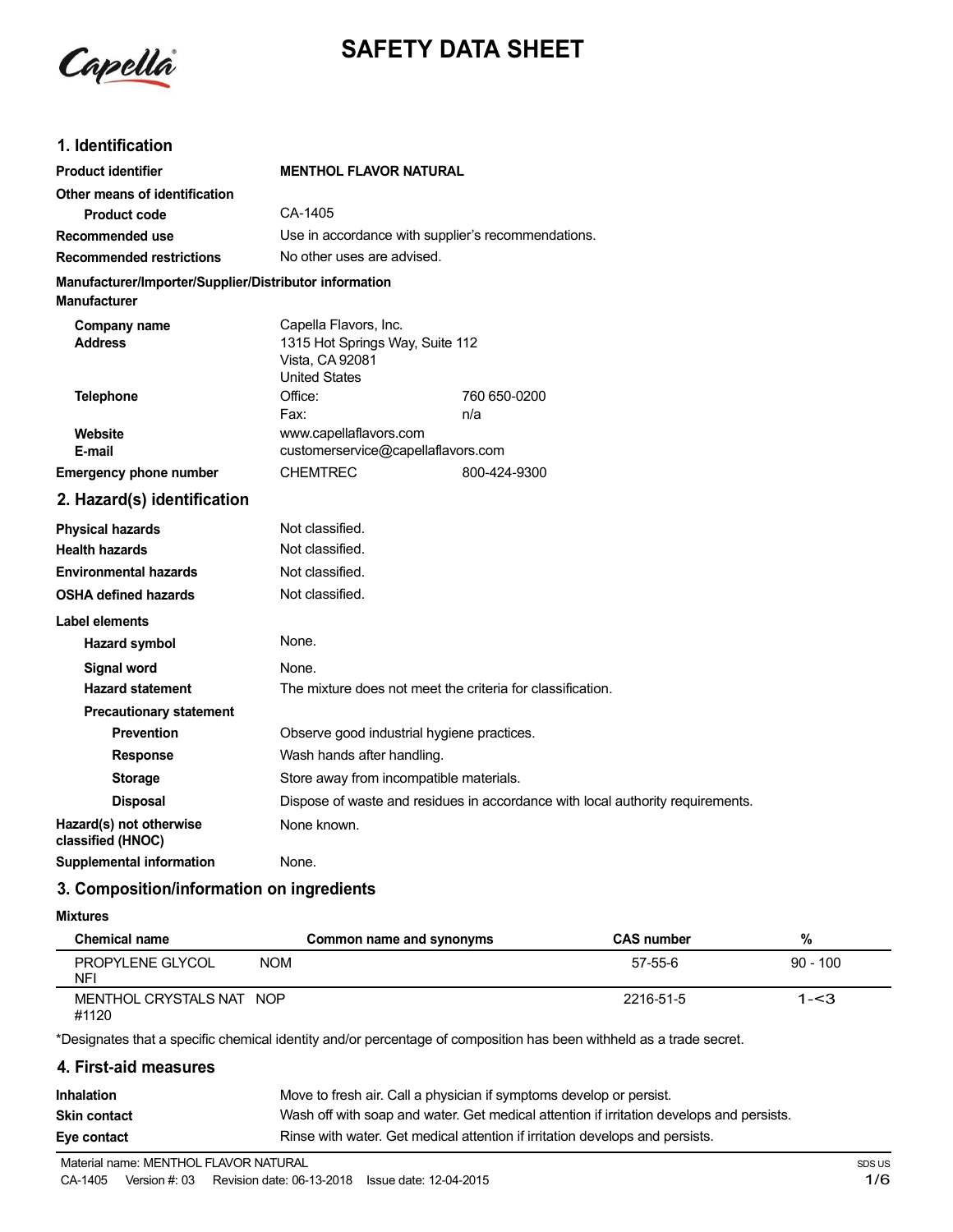| Ingestion                                                                    | Rinse mouth. Get medical attention if symptoms occur.                                                               |  |
|------------------------------------------------------------------------------|---------------------------------------------------------------------------------------------------------------------|--|
| <b>Most important</b><br>symptoms/effects, acute and<br>delayed              | Direct contact with eyes may cause temporary irritation.                                                            |  |
| Indication of immediate<br>medical attention and special<br>treatment needed | Treat symptomatically.                                                                                              |  |
| <b>General information</b>                                                   | Ensure that medical personnel are aware of the material(s) involved, and take precautions to<br>protect themselves. |  |
| 5. Fire-fighting measures                                                    |                                                                                                                     |  |
| Suitable extinguishing media                                                 | Alcohol resistant foam. Powder. Carbon dioxide (CO2).                                                               |  |
| Unsuitable extinguishing<br>media                                            | Do not use water jet as an extinguisher, as this will spread the fire.                                              |  |

During fire, gases hazardous to health may be formed.

Self-contained breathing apparatus and full protective clothing must be worn in case of fire.

Move containers from fire area if you can do so without risk.

Use standard firefighting procedures and consider the hazards of other involved materials. No unusual fire or explosion hazards noted.

## **6. Accidental release measures**

**Specific hazards arising from**

**Special protective equipment and precautions for firefighters**

**equipment/instructions Specific methods General fire hazards**

**the chemical**

**Fire fighting**

| Personal precautions,<br>protective equipment and<br>emergency procedures | Keep unnecessary personnel away. For personal protection, see section 8 of the SDS.                                                                                                                                                               |
|---------------------------------------------------------------------------|---------------------------------------------------------------------------------------------------------------------------------------------------------------------------------------------------------------------------------------------------|
| Methods and materials for                                                 | Use water spray to reduce vapors or divert vapor cloud drift.                                                                                                                                                                                     |
| containment and cleaning up                                               | Large Spills: Stop the flow of material, if this is without risk. Dike the spilled material, where this is<br>possible. Absorb in vermiculite, dry sand or earth and place into containers. Following product<br>recovery, flush area with water. |
|                                                                           | Small Spills: Wipe up with absorbent material (e.g. cloth, fleece). Clean surface thoroughly to<br>remove residual contamination.                                                                                                                 |
|                                                                           | Never return spills to original containers for re-use. For waste disposal, see section 13 of the SDS.                                                                                                                                             |
| <b>Environmental precautions</b>                                          | Avoid discharge into drains, water courses or onto the ground.                                                                                                                                                                                    |
| 7. Handling and storage                                                   |                                                                                                                                                                                                                                                   |
| Precautions for safe handling                                             | Avoid prolonged exposure. Observe good industrial hygiene practices.                                                                                                                                                                              |

| Conditions for safe storage,    | Store in original tightly closed container. Store away from incompatible materials (see Section 10 |
|---------------------------------|----------------------------------------------------------------------------------------------------|
| including any incompatibilities | of the SDS).                                                                                       |

## **8. Exposure controls/personal protection**

## **Occupational exposure limits**

The following constituents are the only constituents of the product which have a PEL, TLV or other recommended exposure limit. At this time, the other constituents have no known exposure limits.

## **US. Workplace Environmental Exposure Level (WEEL) Guides**

| <b>Components</b>                         | Type                                                                                                                                                                                                                                                                                                                                                                                                   | Value             | Form     |  |
|-------------------------------------------|--------------------------------------------------------------------------------------------------------------------------------------------------------------------------------------------------------------------------------------------------------------------------------------------------------------------------------------------------------------------------------------------------------|-------------------|----------|--|
| PROPYLENE GLYCOL<br>NOM NFI (CAS 57-55-6) | TWA                                                                                                                                                                                                                                                                                                                                                                                                    | $10 \text{ mg/m}$ | Aerosol. |  |
| <b>Biological limit values</b>            | No biological exposure limits noted for the ingredient(s).                                                                                                                                                                                                                                                                                                                                             |                   |          |  |
| Appropriate engineering<br>controls       | Good general ventilation (typically 10 air changes per hour) should be used. Ventilation rates<br>should be matched to conditions. If applicable, use process enclosures, local exhaust ventilation,<br>or other engineering controls to maintain airborne levels below recommended exposure limits. If<br>exposure limits have not been established, maintain airborne levels to an acceptable level. |                   |          |  |
|                                           | Individual protection measures, such as personal protective equipment                                                                                                                                                                                                                                                                                                                                  |                   |          |  |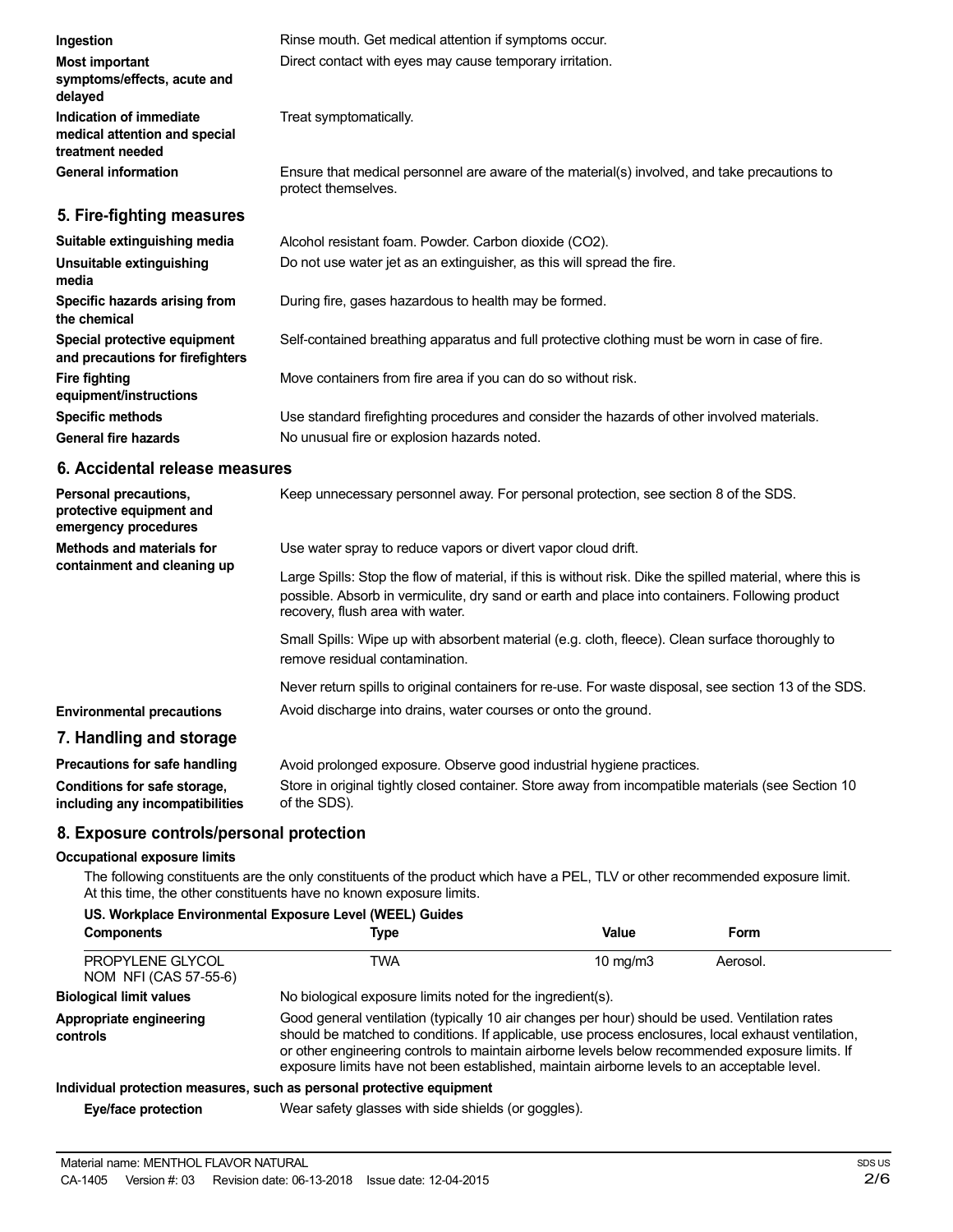| <b>Skin protection</b><br><b>Hand protection</b> | Wear appropriate chemical resistant gloves.                                                                                                                                                                                 |  |
|--------------------------------------------------|-----------------------------------------------------------------------------------------------------------------------------------------------------------------------------------------------------------------------------|--|
| Other                                            | Wear suitable protective clothing.                                                                                                                                                                                          |  |
| <b>Respiratory protection</b>                    | In case of insufficient ventilation, wear suitable respiratory equipment.                                                                                                                                                   |  |
| <b>Thermal hazards</b>                           | Wear appropriate thermal protective clothing, when necessary.                                                                                                                                                               |  |
| <b>General hygiene</b><br>considerations         | Always observe good personal hygiene measures, such as washing after handling the material<br>and before eating, drinking, and/or smoking. Routinely wash work clothing and protective<br>equipment to remove contaminants. |  |

# **9. Physical and chemical properties**

| Appearance                                        |                                                                                               |
|---------------------------------------------------|-----------------------------------------------------------------------------------------------|
| <b>Physical state</b>                             | Liquid.                                                                                       |
| <b>Form</b>                                       | Liquid.                                                                                       |
| Color                                             | Not available.                                                                                |
| Odor                                              | Not available.                                                                                |
| <b>Odor threshold</b>                             | Not available.                                                                                |
| рH                                                | Not available.                                                                                |
| Melting point/freezing point                      | -74.2 °F (-59 °C) estimated                                                                   |
| Initial boiling point and boiling<br>range        | 370.76 °F (188.2 °C) estimated                                                                |
| <b>Flash point</b>                                | 208.6 °F (98.1 °C)                                                                            |
| <b>Evaporation rate</b>                           | Not available.                                                                                |
| Flammability (solid, gas)                         | Not applicable.                                                                               |
| Upper/lower flammability or explosive limits      |                                                                                               |
| <b>Flammability limit - lower</b><br>(%)          | Not available.                                                                                |
| <b>Flammability limit - upper</b><br>(%)          | Not available.                                                                                |
| Explosive limit - lower (%)                       | Not available.                                                                                |
| Explosive limit - upper (%)                       | Not available.                                                                                |
| Vapor pressure                                    | 0.17 hPa estimated                                                                            |
| Vapor density                                     | Not available.                                                                                |
| <b>Relative density</b>                           | Not available.                                                                                |
| Solubility(ies)                                   |                                                                                               |
| Solubility (water)                                | Not available.                                                                                |
| <b>Partition coefficient</b><br>(n-octanol/water) | Not available.                                                                                |
| Auto-ignition temperature                         | 700 °F (371.11 °C) estimated                                                                  |
| <b>Decomposition temperature</b>                  | Not available.                                                                                |
| <b>Viscosity</b>                                  | Not available.                                                                                |
| <b>Other information</b>                          |                                                                                               |
| <b>Explosive properties</b>                       | Not explosive.                                                                                |
| <b>Flammability class</b>                         | Combustible IIIB estimated                                                                    |
| <b>Oxidizing properties</b>                       | Not oxidizing.                                                                                |
| <b>Refractive index</b>                           | 1.4179 - 1.4479                                                                               |
| <b>Specific gravity</b>                           | $1.02 - 1.05$                                                                                 |
| 10. Stability and reactivity                      |                                                                                               |
| <b>Reactivity</b>                                 | The product is stable and non-reactive under normal conditions of use, storage and transport. |
| <b>Chemical stability</b>                         | Material is stable under normal conditions.                                                   |
| <b>Possibility of hazardous</b><br>reactions      | No dangerous reaction known under conditions of normal use.                                   |
| <b>Conditions to avoid</b>                        | Avoid temperatures exceeding the flash point. Contact with incompatible materials.            |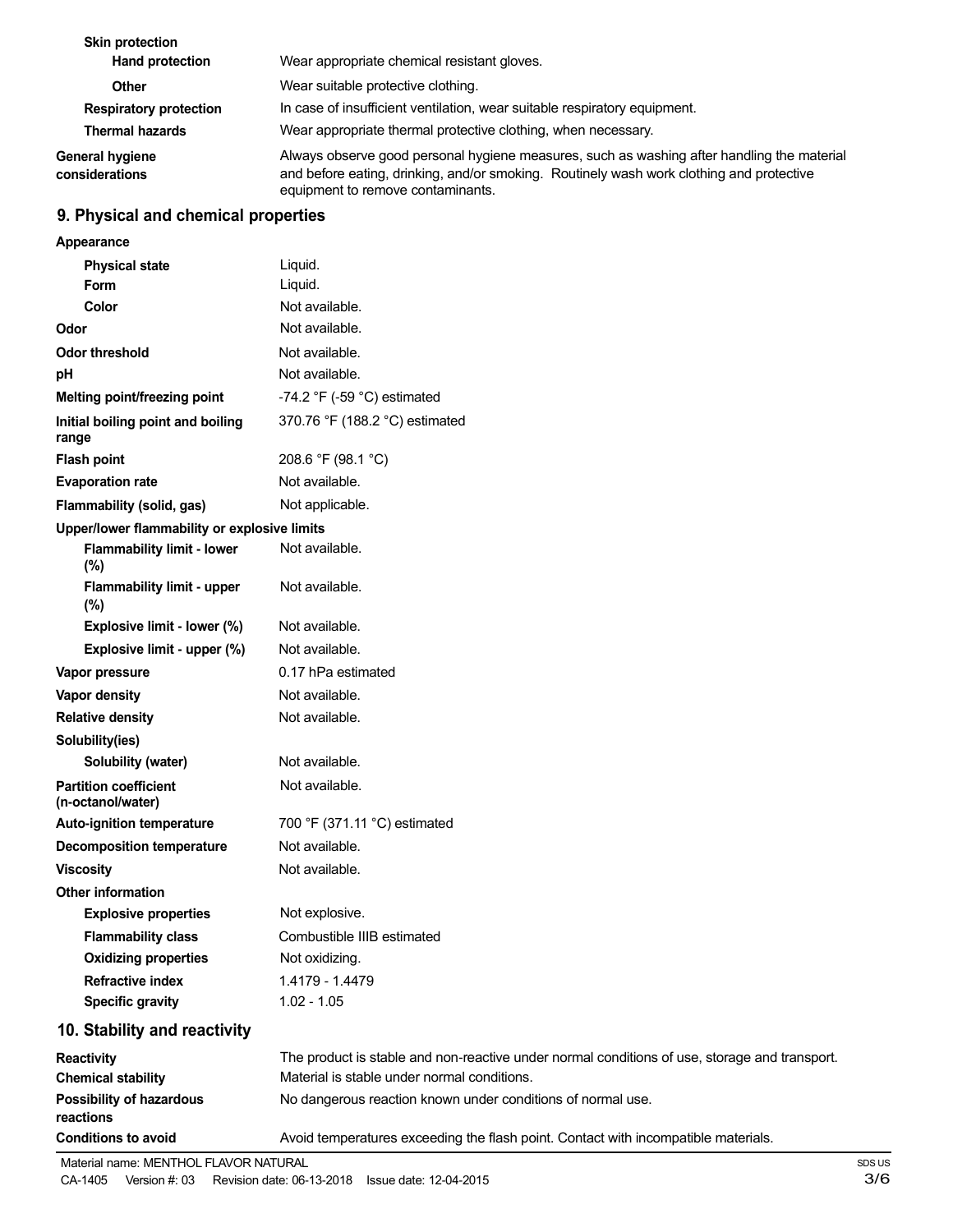| Incompatible materials         | Strong oxidizing agents.                       |
|--------------------------------|------------------------------------------------|
| <b>Hazardous decomposition</b> | No hazardous decomposition products are known. |
| products                       |                                                |

# **11. Toxicological information**

## **Information on likely routes of exposure**

| Inhalation                                                                         | Prolonged inhalation may be harmful.                     |
|------------------------------------------------------------------------------------|----------------------------------------------------------|
| <b>Skin contact</b>                                                                | No adverse effects due to skin contact are expected.     |
| Eye contact                                                                        | Direct contact with eyes may cause temporary irritation. |
| Ingestion                                                                          | Expected to be a low ingestion hazard.                   |
| Symptoms related to the<br>physical, chemical and<br>toxicological characteristics | Direct contact with eyes may cause temporary irritation. |

## **Information on toxicological effects**

| mioniauon on toxicological enects                                                                                                                                             |                                      |                                                                                                                                                                                                       |  |
|-------------------------------------------------------------------------------------------------------------------------------------------------------------------------------|--------------------------------------|-------------------------------------------------------------------------------------------------------------------------------------------------------------------------------------------------------|--|
| <b>Acute toxicity</b>                                                                                                                                                         |                                      |                                                                                                                                                                                                       |  |
| <b>Components</b>                                                                                                                                                             | <b>Species</b>                       | <b>Test Results</b>                                                                                                                                                                                   |  |
| MENTHOL CRYSTALS NAT NOP<br>Acute<br>Oral                                                                                                                                     | #1120 (CAS 2216-51-5)                |                                                                                                                                                                                                       |  |
| LD <sub>50</sub>                                                                                                                                                              | Rat                                  | 3300 mg/kg                                                                                                                                                                                            |  |
| * Estimates for product may be based on additional component data not shown.                                                                                                  |                                      |                                                                                                                                                                                                       |  |
| <b>Skin corrosion/irritation</b><br>Serious eye damage/eye<br>irritation                                                                                                      |                                      | Prolonged skin contact may cause temporary irritation.<br>Direct contact with eyes may cause temporary irritation.                                                                                    |  |
| Respiratory or skin sensitization                                                                                                                                             |                                      |                                                                                                                                                                                                       |  |
| <b>Respiratory sensitization</b>                                                                                                                                              | Not a respiratory sensitizer.        |                                                                                                                                                                                                       |  |
| <b>Skin sensitization</b>                                                                                                                                                     |                                      | This product is not expected to cause skin sensitization.                                                                                                                                             |  |
| Germ cell mutagenicity                                                                                                                                                        | mutagenic or genotoxic.              | No data available to indicate product or any components present at greater than 0.1% are                                                                                                              |  |
| Carcinogenicity                                                                                                                                                               |                                      | Not classifiable as to carcinogenicity to humans.                                                                                                                                                     |  |
| Not listed.<br>OSHA Specifically Regulated Substances (29 CFR 1910.1001-1050)<br>Not regulated.<br>US. National Toxicology Program (NTP) Report on Carcinogens<br>Not listed. |                                      |                                                                                                                                                                                                       |  |
| <b>Reproductive toxicity</b>                                                                                                                                                  |                                      | This product is not expected to cause reproductive or developmental effects.                                                                                                                          |  |
| Specific target organ toxicity -<br>single exposure                                                                                                                           | Not classified.                      |                                                                                                                                                                                                       |  |
| Specific target organ toxicity -<br>repeated exposure                                                                                                                         | Not classified.                      |                                                                                                                                                                                                       |  |
| <b>Aspiration hazard</b>                                                                                                                                                      | Not an aspiration hazard.            |                                                                                                                                                                                                       |  |
| <b>Chronic effects</b>                                                                                                                                                        | Prolonged inhalation may be harmful. |                                                                                                                                                                                                       |  |
| 12. Ecological information                                                                                                                                                    |                                      |                                                                                                                                                                                                       |  |
| <b>Ecotoxicity</b>                                                                                                                                                            |                                      | The product is not classified as environmentally hazardous. However, this does not exclude the<br>possibility that large or frequent spills can have a harmful or damaging effect on the environment. |  |
| Persistence and degradability<br><b>Bioaccumulative potential</b>                                                                                                             |                                      |                                                                                                                                                                                                       |  |
| Partition coefficient n-octanol / water (log Kow)<br>MENTHOL CRYSTALS NAT NOP<br>PROPYLENE GLYCOL                                                                             | #1120<br>NOM NFI                     | 3.3<br>$-0.92$                                                                                                                                                                                        |  |
| <b>Mobility in soil</b>                                                                                                                                                       | No data available.                   |                                                                                                                                                                                                       |  |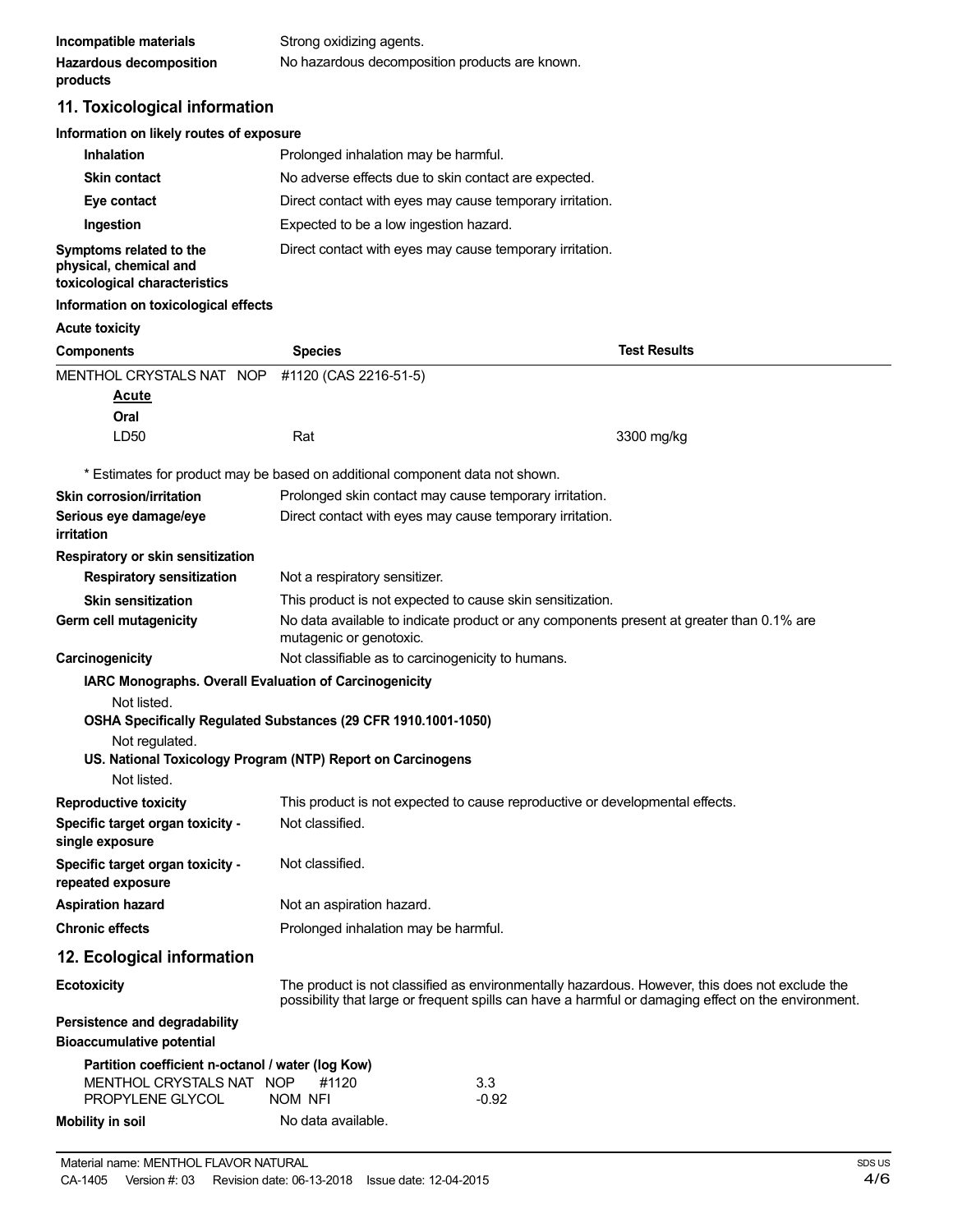| Other adverse effects        | No other adverse environmental effects (e.g. ozone depletion, photochemical ozone creation<br>potential, endocrine disruption, global warming potential) are expected from this component. |  |
|------------------------------|--------------------------------------------------------------------------------------------------------------------------------------------------------------------------------------------|--|
| 13. Disposal considerations  |                                                                                                                                                                                            |  |
| <b>Disposal instructions</b> | Collect and reclaim or dispose in sealed containers at licensed waste disposal site.                                                                                                       |  |
| Local disposal regulations   | Dispose in accordance with all applicable regulations.                                                                                                                                     |  |
|                              |                                                                                                                                                                                            |  |

**Hazardous waste code Waste from residues / unused products** The waste code should be assigned in discussion between the user, the producer and the waste disposal company. Dispose of in accordance with local regulations. Empty containers or liners may retain some product residues. This material and its container must be disposed of in a safe manner (see:

**Contaminated packaging**

Disposal instructions). Since emptied containers may retain product residue, follow label warnings even after container is emptied. Empty containers should be taken to an approved waste handling site for recycling or disposal.

## **14. Transport information**

#### **DOT**

Not regulated as dangerous goods.

#### **IATA**

Not regulated as dangerous goods.

## **IMDG**

Not regulated as dangerous goods.

**Transport in bulk according to Annex II of MARPOL 73/78 and the IBC Code** Not established.

## **15. Regulatory information**

**US federal regulations**

This product is not known to be a "Hazardous Chemical" as defined by the OSHA Hazard Communication Standard, 29 CFR 1910.1200.

#### **TSCA Section 12(b) Export Notification (40 CFR 707, Subpt. D)**

Not regulated.

**CERCLA Hazardous Substance List (40 CFR 302.4)**

Not listed.

#### **SARA 304 Emergency release notification**

Not regulated.

**OSHA Specifically Regulated Substances (29 CFR 1910.1001-1050)**

Not regulated.

**Hazard categories** 

#### **Superfund Amendments and Reauthorization Act of 1986 (SARA)**

| Immediate Hazard - No  |
|------------------------|
| Delayed Hazard - No    |
| Fire Hazard - No       |
| Pressure Hazard - No   |
| Reactivity Hazard - No |
|                        |

#### **SARA 302 Extremely hazardous substance**

Not listed.

| SARA 311/312 Hazardous   | No |
|--------------------------|----|
| chemical                 |    |
| SARA 313 (TRI reporting) |    |

Not regulated.

#### **Other federal regulations**

**Clean Air Act (CAA) Section 112 Hazardous Air Pollutants (HAPs) List**

Not regulated.

**Clean Air Act (CAA) Section 112(r) Accidental Release Prevention (40 CFR 68.130)**

Not regulated.

**Safe Drinking Water Act (SDWA)** Not regulated.

**US state regulations**

California Safe Drinking Water and Toxic Enforcement Act of 1986 (Proposition 65): This material is not known to contain any chemicals currently listed as carcinogens or reproductive toxins.